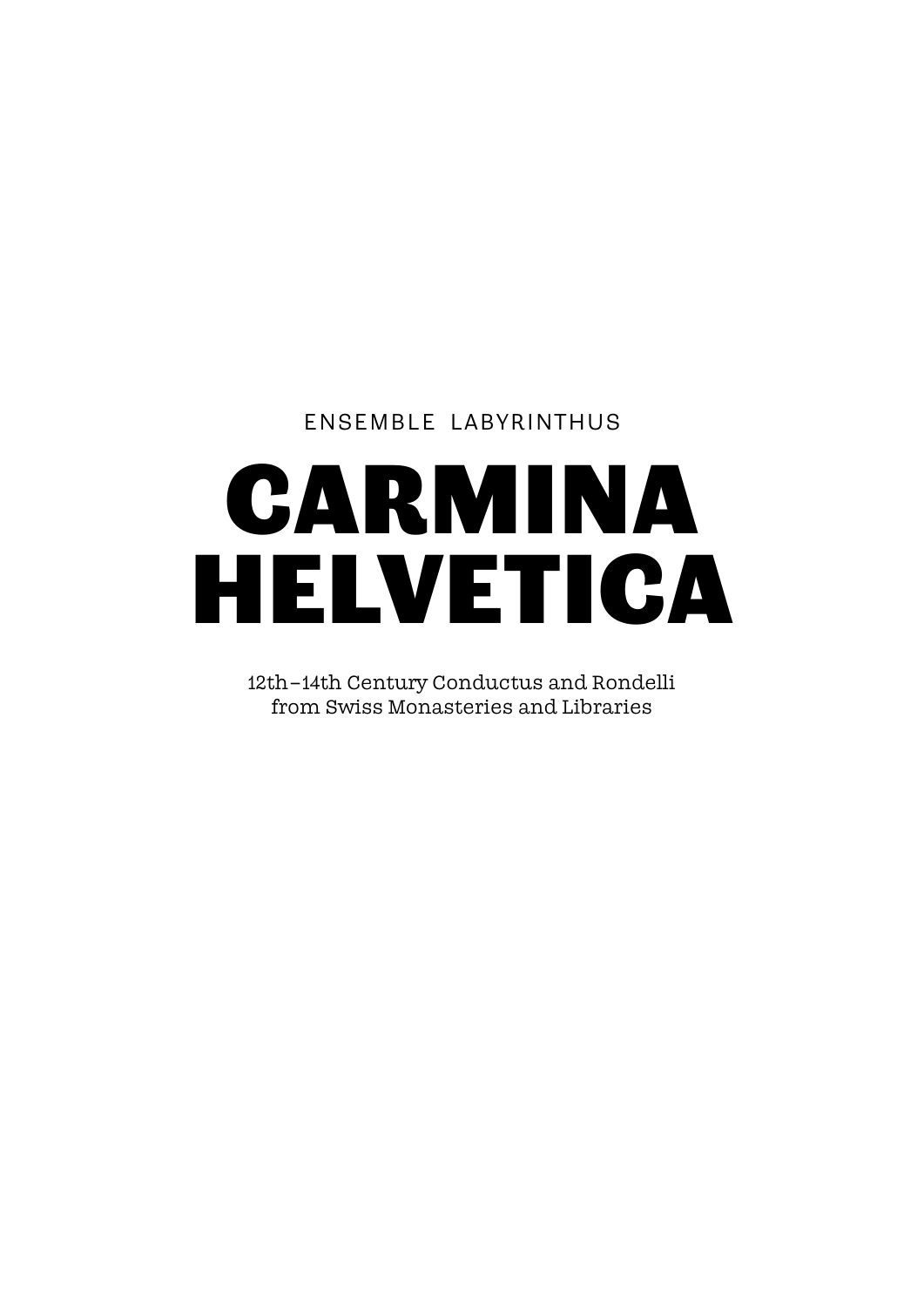#### **carmina helvetica**

#### **01 Veni Sancte Spiritus**

*Rondellus, Anonymus*

Veni, Sancte Spiritus Illustra cecam mentem Ut plebs devota maneat. Per te sit homo Lepidus Ad filii parentem. Veni, Sancte Spiritus Illustra cecam mentem; Da dona fari cetibus, Cetervamque presentem. Numen tuum ne deserat. Veni, Sancte Spiritus Illustra cecam mentem Ut plebs devota maneat

#### **02 Dum medium silentium tenerent**

*Conductus (1pt),*  wahrscheinlich Gautier de Châtillon

1. Dum medim silentium Tenerent legis apices. Et littere dominium Regnarent apud simplices. Extendit Pater brachium, In quo, si recte iudices, Regnum et sacerdotium Reliquit Iude iudices. De tenebris historie Processit sol iustitie. 2. Modo fortassis alio Mundum mundari potuit Quam passo Dei Filio, Sed nullus ita congruit\$ Nam mortis exterminio Mederi vita debuit, Et curari contrario Contrarium oportuit. De tenebris historie Processit sol iustitie.

3. Si purus homo fieret Redemptor et non alius, Redemptus homo crederet Deo quiddam potentius Eique genu flecteret, Et in cunctis obnoxius Cultore ius impenderet, Quo nihil est absurdius. De tenebris historie Processit sol iustitie.

4. Ergo nostre propaginis Naturam venit sumere

#### **01**

Come, O Holy Spirit, Shed light on our blind souls, That thy people may remain devoted; Through thee may man be acceptable To the Father's son. Come, O Holy Spirit, Shed light on our blind souls; Grant gifts of tongues to thy followers, And let not thy spirit desert This present company. Come, 0 Holy Spirit, Shed light on our blind souls, That thy people may remain devoted.

#### **02**

While the summits of the Law Were immersed in profound silence, And the lordship of the letter Held down those in ignorance, The Father extended his arm, Where, if you should rightly judge, The law and the priesthood Of the Jews had left their judges. From the darkness of history The sun of Justice proceeded. Perchance by some other means The world might have been cleansed Than by the Passion of the Son of God, But no one was fitting so to act; For by death's extermination Life ought to be made whole, And by the incongruous, Inconguity should be reconciled. From the darkness of history The sun of Justice proceeded.

If the Redeemer and no one else Should become pure man, Redeemed man should believe In God more strongly And to Him bend, And in all things, being subject To care, devote himself to justice; Than this idea nothing is more incongruous. From the darkness of history The sun of Justice proceeded.

Therefore, he came to take up The nature of our race,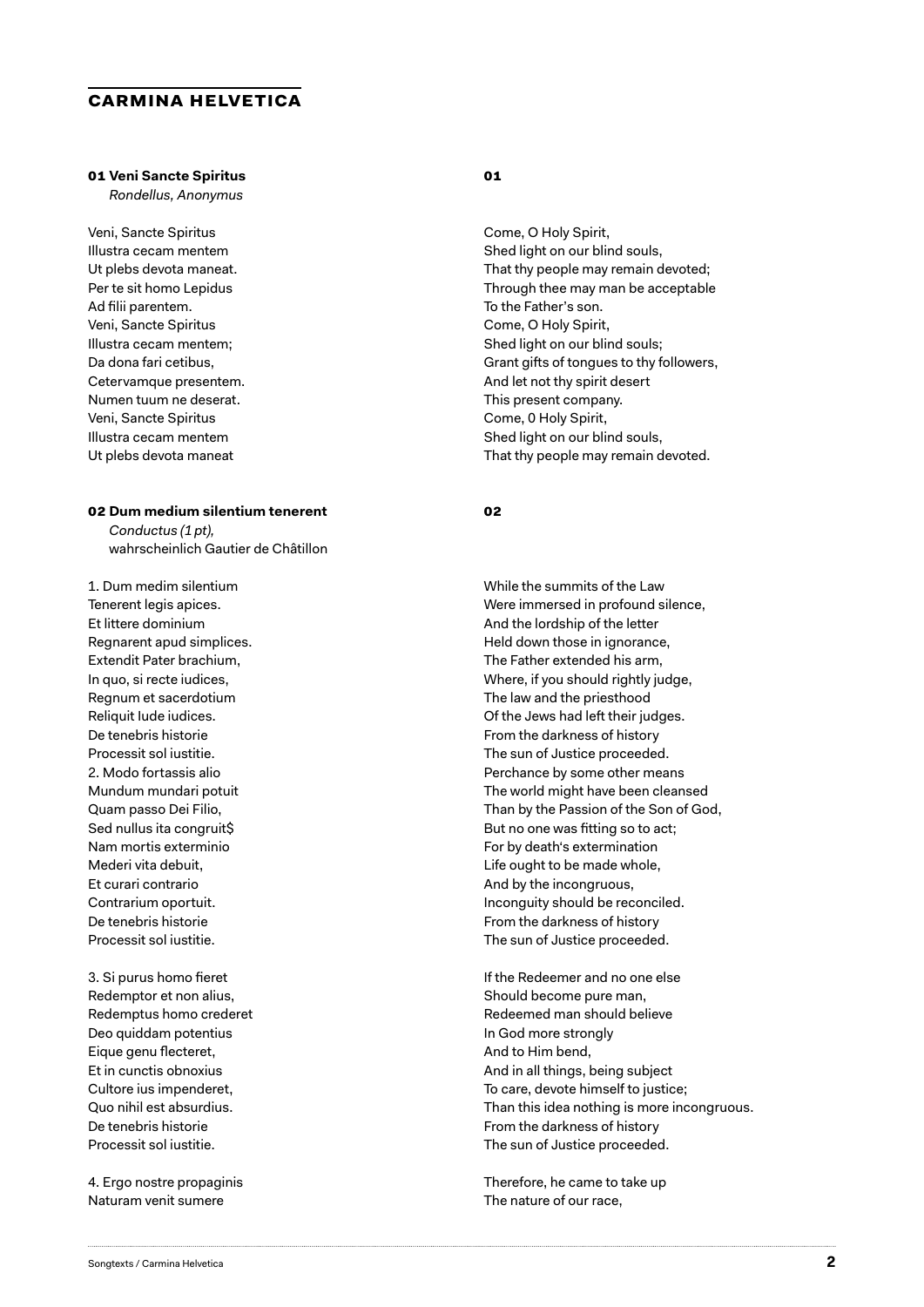Deus in alvo virginis Ut artifex in opere, Ut per naturam hominis Haberet morti cedere, Et per virtutem numinis Posset a morte surgere. De tenebris historie Processit sol iustitie. 5. Subtili diligentia, Mirabili commercio, Ex duplici substancia Facta fuit hec unio, Et quidquid sapientia Possedit ab initio, Collatum est ex gratia Totum Marie Filio. De tenebris historie Processit sol iustitie.

6. Hec est fides catholica, Quam heresis non lacerat, Hec est, quam vox prophetica Rota in rotam dixerat, Prioris analetica Dum resolvit et reserat, Quod sub lege Mosaica Vetustas occultaverat. De tenebris historie Processit sol iustitie.

7. Qui se peccatis obligat, Per hanc fidem absolvitur, Si post lapsum se corrigat, Nam qui vere conteritur, Penam peccati mitigat Et iudex mitis redditur, Nam ut idem bis exigat, Bona fides non patitur. De tenebris historie Processit sol iustitie.

8. A iudice se liberant Et a contractu debiti, Qui luxum carnis macerant Et mundo non sunt dediti, Et sic, qui consenuerant In peccatis decrepiti, Dum ita se regenerant, Se quasi modo geniti. De tenebris historie Processit sol iustitie.

God in the virgin womb As a worker among his works, That through man's nature He might yield to death And through God's power Be able to arise from death. From the darkness of history The sun of Justice proceeded. By a delicate diligence, By a marvellous fellowship, From two substances This one was made; And whatsoever God's wisdom Possessed from the beginning Was brought together out of grace Wholly in the son of Mary. From the darkness of history The sun of Justice proceeded.

This is the Catholic faith Which heresy cannot harm, This is that which the prophet's voice Had spoken `a wheel in a wheel; He resolved the riddle When he explicated and unlocked That which truth had hidden Under the Mosaic Law, From the darkness of history The sun of Justice proceeded.

He who binds himself to sin Is absolved through this faith, If after his fall he corrects himself, For he who is truly repentant, Lessons the punishment of sin, And a mild judgment is given him; For good faith does not allow That he pay a double penalty. From the darkness of history The sun of Justice proceeded.

They free themselves from the judge And from the bondage of sin, Who weaken the extravagances of the flesh And are not given over to the world; And they who thus present themselves, Having grown old in their sins, When they renew themselves, They are like those only just born. From the darkness of history The sun of Justice proceeded.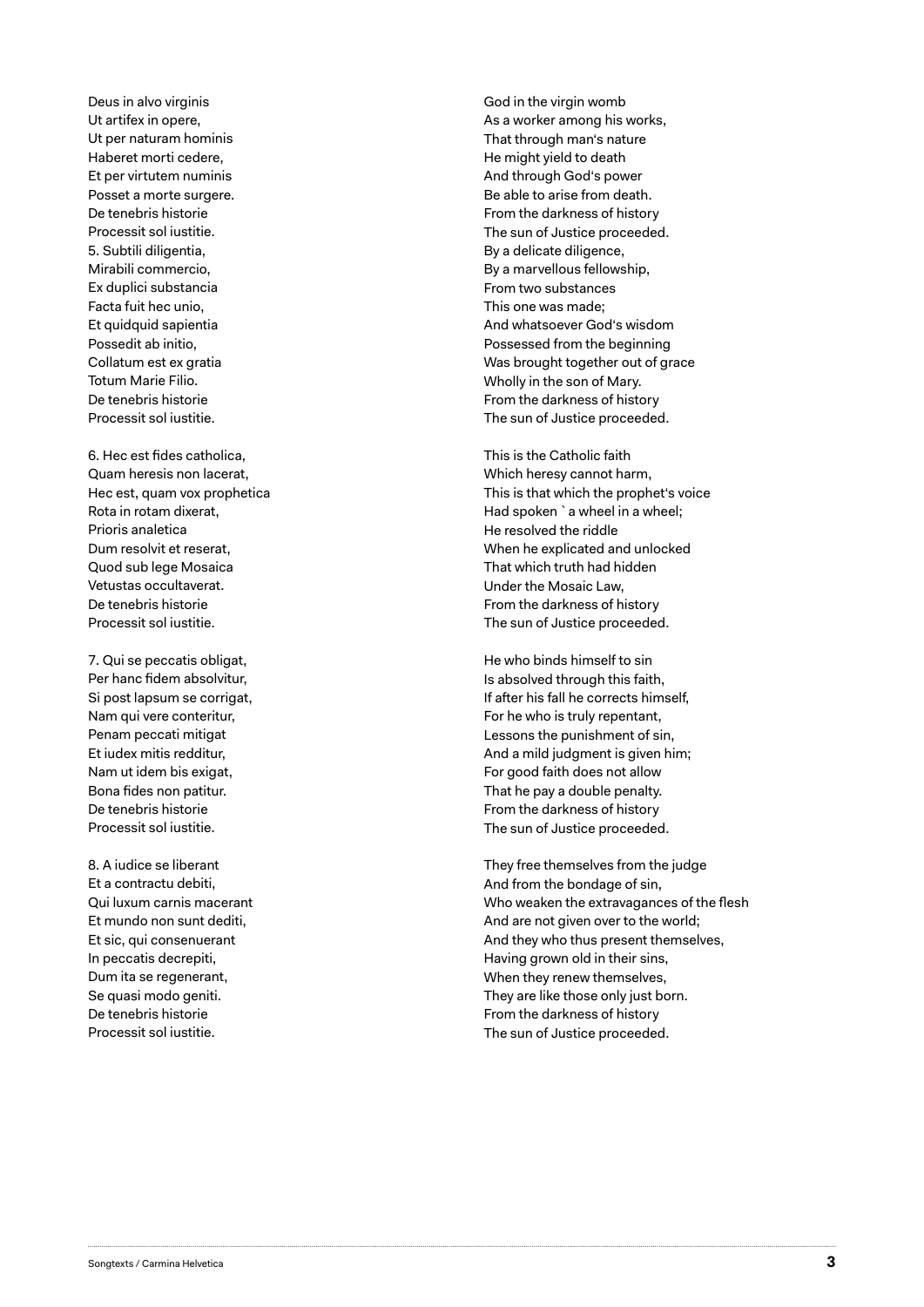#### **03 Pusciolus nobis nascitur** *Rondellus, Anonymus*

Pusciolus nobis nascitur Gaude, gaude, Gaude, gaude, plebs Israel! Infans hodie egreditur, Gaude, gaude, Pusciolus nobis nascitur Gaude, gaude; Filiolus Syon oritur, Gaude, gaude, Incarnatus est Emanuel. Pusciolus nobis nascitur Gaude, gaude, Gaude, gaude, plebs Israel!

#### **04 Procedenti puero**

*Rondellus, Anonymus*

Procedenti puero Eya, novus annus est, Virginis ex utero Gloria laudis Deus homo factus est Et immortalis. In valle miserie Eya, novus annus est, Venit nos redimere. Gloria laudis Deus homo factus est Et immortalis.

Christus nobis natus est, Eya, novus annus est, Crucifigi passus est. Gloria laudis Deus homo factus est Et immortalis.

Cuius circumcisio Eya, novus annus est, Nostra sit salvatio. Gloria laudis Deus homo factus est Et immortalis.

Redemptorem seculi Eya, novus annus est, Laudent omnes populi. Gloria laudis Deus homo factus est Et immortalis.

Collaudemus Dominum, Eya, novus annus est, Salvatorem hominum.

#### **03**

For us a child is born, Rejoice, rejoice, Rejoice, rejoice, O people of Israel! An infant comes forth today, Rejoice, rejoice. For us a child is born, Rejoice, rejoice; Syon's son arises, Rejoice, rejoice, Emmanuel is made flesh. For us a child is born, Rejoice, rejoice, Rejoice, rejoice, O people of Israel!

#### **04**

To the boy proceeding, Eia, this is a new year! From the virgin's womb, Give glory of praise; God is made man And immortal. He comes to redeem us Eia, this is a new year! Placed in the valley of woe. Give glory of praise; God is made man And immortal.

Christ is born for us, Eia, this is a new year! And he suffers the crucifixion. Give glory of praise; God is made man And immortal.

Let his circumcision Eia, this is a new year! Be our salvation. Give glory of praise; God is made man And immortal.

Let all people praise Eia, this is a new year! The redeemer of the world. Give glory of praise; God is made man And immortal.

Let us all praise the Lord, Eia, this is a new year! The Saviour of men.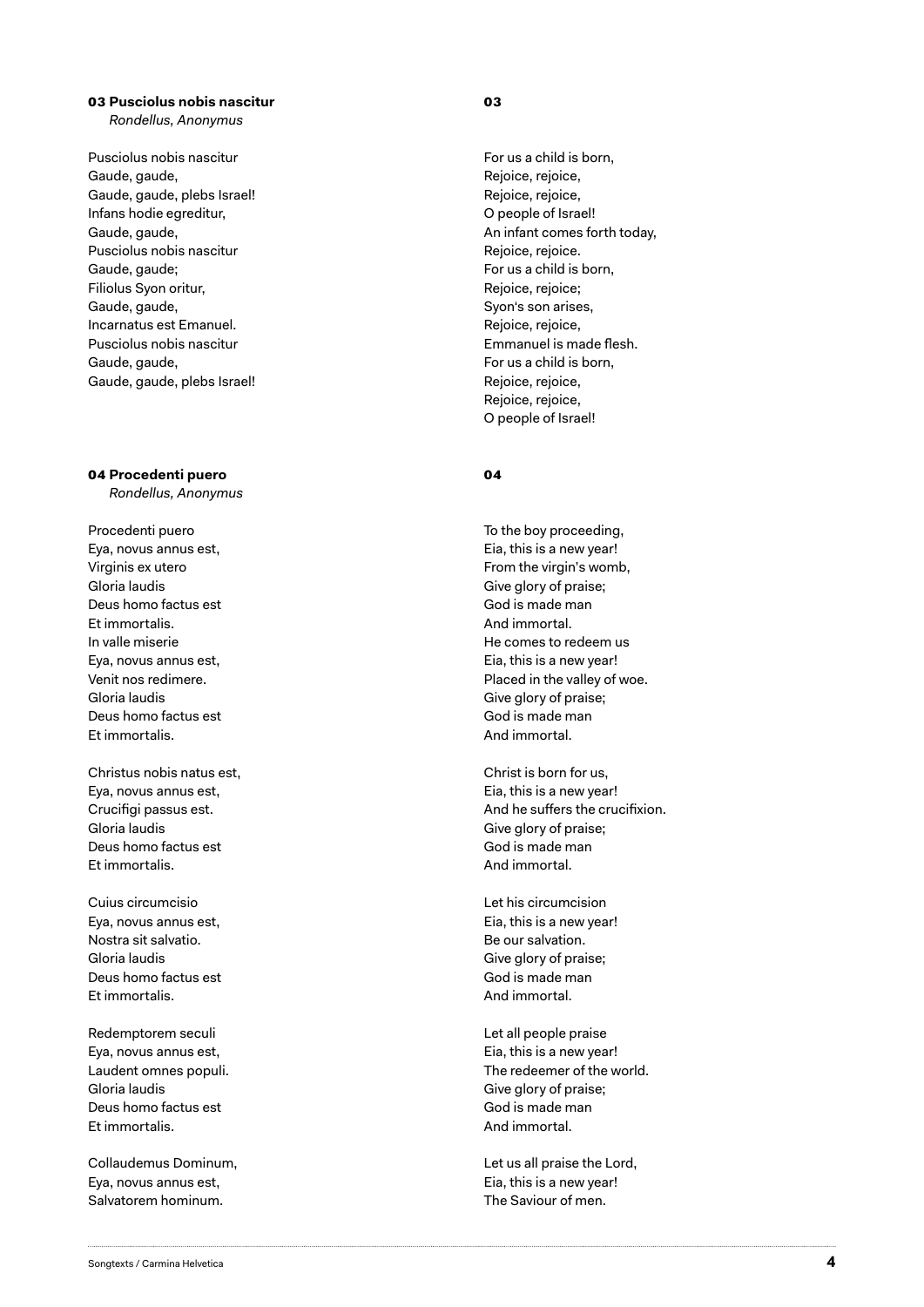Gloria laudis Deus homo factus est Et immortalis.

#### **05 Unicornis captivatur**

*Conductus (2pt), Anonymus*

Unicornis captivatur, Aule regum presentatur Venatorum laqueo; Palo serpens est levatus, Medicatur sauciatus Veneno vipereo. "Alleluia," canite Agno morienti, "Alleluia," pangite, "Alleluia," promite Leoni vincenti.

Pelicano vulnerato Vita redit: pro peccato Nece stratis misera; Phos Phenicis est exusta, Concremanturque vetusta Macrocosmi scelera. "Alleluia," canite Agno morienti, "Alleluia," pangite, "Alleluia," promite Leoni vincenti.

Hydrus intrat crocodillum, Extis privat, necat illum, Vivus inde rediens; Tris diebus dormitavit Leo, quem resuscitavit Basileus rugiens. "Alleluia," canite Agno morienti, "Alleluia," pangite, "Alleluia," promite Leoni vincenti.

#### **06 Universi populi**

*—* instrumental

#### **07 Marie virginis**

*Conductus (1pt), Anonymus*

Marie virginis fecundat viscera Vis sancti flaminis, non carnis opera. Carens originis labe, puerpera Dei et hominis dans nova federa Et stella.

Give glory of praise; God is made man And immortal.

#### **05**

The unicorn is taken captive, And presented to the king's chamber From the snare of the hunters. The serpent is raised up from a rod And the wounded is healed From the viper's poison. Sing: "Alleluia!" For the dying lamb, Sing: "Alleluia!" Shout: "Alleluia!" For the conquering lion.

Life returns to the wounded Pelican: and to those prostrate By wretched death for theirs sins; The light of Phoenix is burned up, And consumed are the ancient Sins of the world. Sing: "Alleluia!" For the dying lamb, Sing: "Alleluia!" Shout: "Alleluia!" For the conquering lion.

The hydeus enters the crocodile, Robs him of his entrails, kills him, And thence living returns; For three days the lion slept, He whom the roaring King revived. Sing: "Alleluia!" For the dying lamb, Sing: "Alleluia!" Shout: "Alleluia!" For the conquering lion.

#### **06** Universi populi

— Instrumental

#### **07**

The power of the Holy Spirit Makes fertile the flesh Of Mary Virgin,' but not by the work of the flesh. Lacking the fall of original sin, The birth Of God and man Grants a new covenant and a star.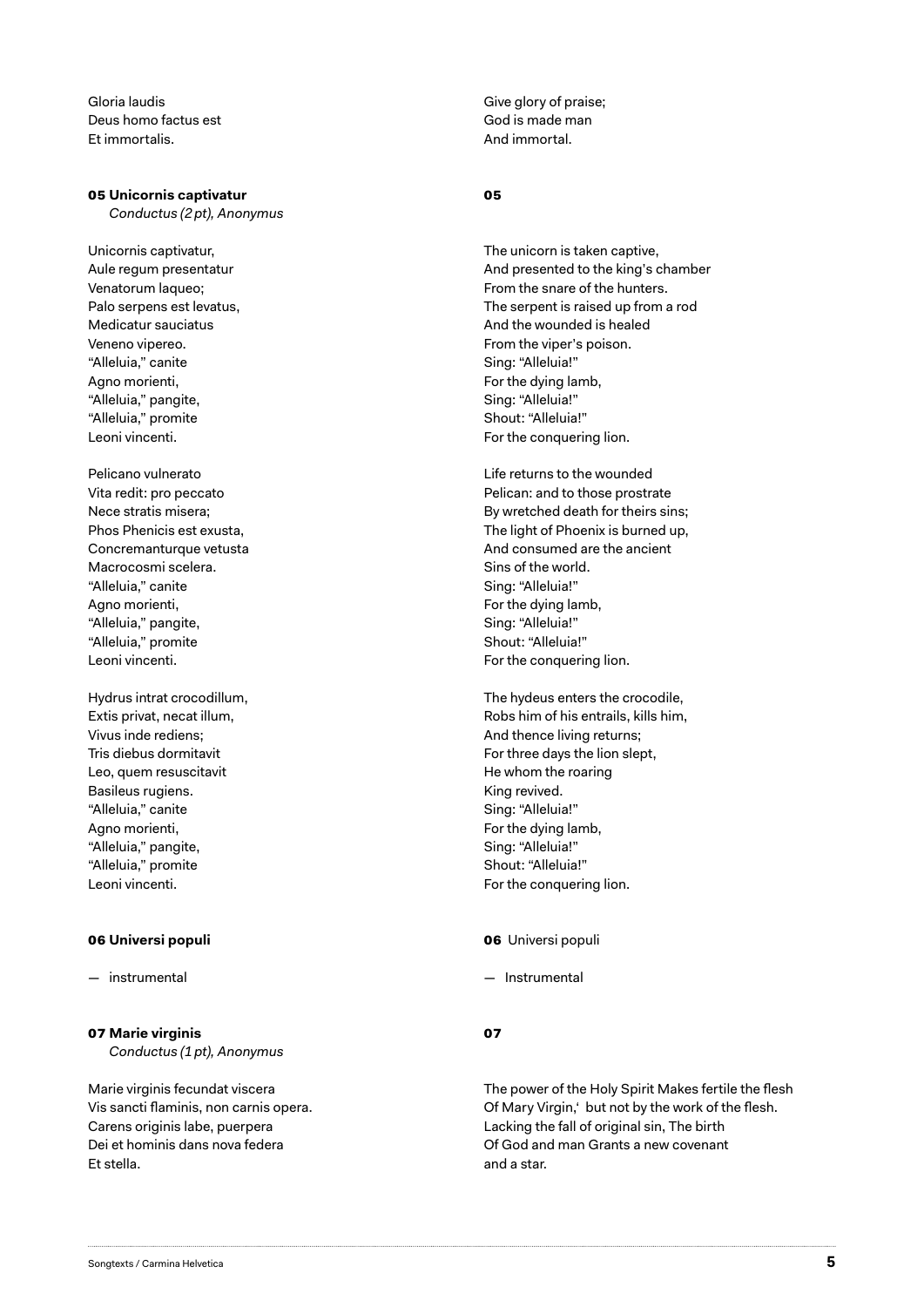Ardere cernitur ardenti radio, Rubus nec uritur ingnis incendio: Sic nec corrumpitur suscepto filio, Virgo nec leditur in puerperio. Tu que.

Miratur ratio Deum in homine, Suscepto filio de matre virgine Non fiat questio de tatnto nomine: Fides sut ratio, virtus pro semine. Virgo.

#### **08 Ovans chorus scholarium**

*Conductus (1pt),* wahrscheinlich Gautier de Châtillon

Ovans chorus scholarium Almum Leodegarium Psallendo carmen varium Pura colit mente. Clara ortus prosapia Nutritus aula regia, Sacra perdiscens studia Didone docente. O trina de aureola Gaudens, Leodegari, Trina fortus areola Letarisque stoleola; Pro tuis preces cumula, Ut queant beari.

Fide firmatus triplici, Securus spe multiplici, Dilectione duplici Floruit beatus, Bino felis charismate: Mundo rigavit dogmate, Corusco diademate Fuit laureatus. O trina de aureola Gaudens, Leodegari, Trina fortus areola Letarisque stoleola; Pro tuis preces cumula, Ut queant beari.

De passionis rivulus Bibens privatur oculis, Lingua labris. Ne populis Predicat eterne; Nova fandi potential Refert Dei magnolia, Caput exaltans gaudia Meruit superna. O trina de aureola Gaudens, Leodegari, Trina fortus areola Letarisque stoleola;

The Bush is seen to burn by a shining ray, Yet it is not consumed on the fiery flame; Thus the Virgin is uncorrupted on the birth of her son, And she is untainted in her child-birth.

Reason is confounded at God in man, When a son was raised up from a virgin mother, And no question is raised at such a name: Faith now becomes reason,And her obedience replaced human seed.' The Virgin

#### **08**

The chorus of scholars celebrate Bountiful Leger By singing a varied strain And worshipping him with pure heart. Arisen from noble stock And nourished in a royal chamber, He was most learned in sacred studies, Being taught by Dido. O rejoicing in a three-fold halo, O Saint Leger, made steadfast By a three-fold garden of virtues, Thou art rejoiced in a robe of glory; Heap up prayers for thy servants, That they might be blessed.

Confirmed by triple faith, Secure in multiple hope, In double love, Blessed, he flourishes Happy in a double gift: He bedewed the world with doctrine, And with shining diadem He was crowned. O rejoicing in a three-fold halo, O Saint Leger, made steadfast By a three-fold garden of virtues, Thou art rejoiced in a robe of glory; Heap up prayers for thy servants, That they might be blessed.

Drinking from the rivers Of passion, he is deprived of his eye His tongue and lips are slashed, Lest to the people he preach eternal But with renewed power of preaching He relates the wonders of God; Raising up his head, He earns eternal joys. O rejoicing in a three-fold halo, O Saint Leger, made steadfast By a three-fold garden of virtues, Thou art rejoiced in a robe of glory;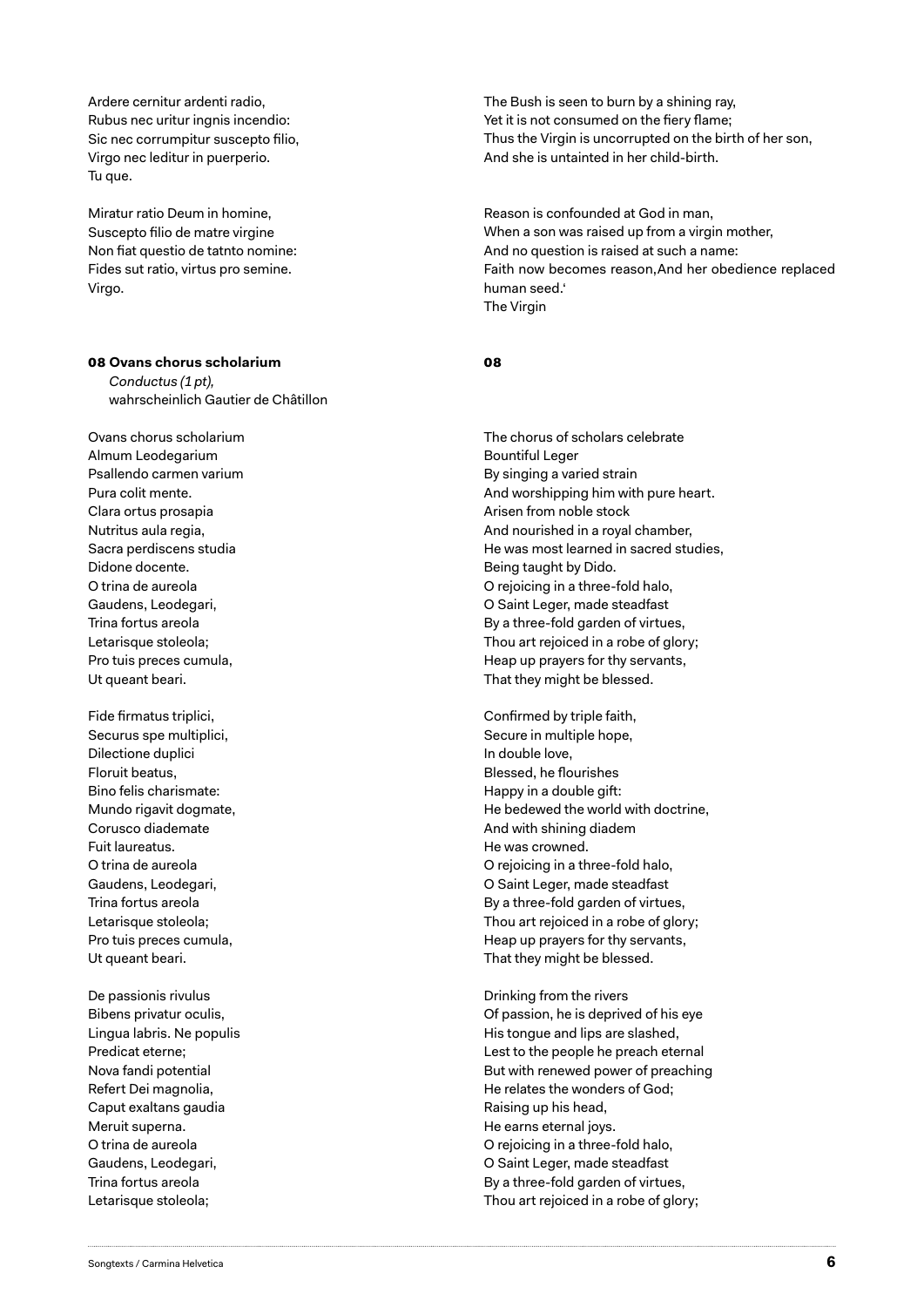Pro tuis preces cumula, Ut queant beari.

#### **09 Estampie** on **Beata Viscera**

*—* instrumental

#### **10 Quid frustra consumeris**

*Conductus (3pt), Anonymus*

Quid frustra consumeris Ypocrita? Quid laudari niteris? Mente sollicita! Quid te rebus ingeris Et vetita Ardenter amplecteris, Non curans licita? Vide, quia merita Iam amiseris Dum laudem condequeris Et sic operis Perot merces debita.

#### **11 Ve proclamet clericorum**

*Conductus (3pt), Anonymus*

Ve proclamet clericorum Pauperum elegia, Cum omnino virtus morum Vilescat eximia, Pauperis prudential In conspectus prelatorum Obmutescit, et eorum Gaudent illi gratia, Qui preclara tribuunt exennia.

#### **12 Homo natus ad laborem**

*Conductus (1pt),* Philipp the Chancellor

Homo, natus ad laborem Tui status, tue more Sortis considera Propensius; Me parcius Querelis aspera. Questus ergo reprime; Nec anime Quod misère commiseris, Quod pateris, Miser impropera.

Me dum fecit Deus mundam, Vas infecit fex immundam, Corrupit lutea.

Heap up prayers for thy servants, That they might be blessed.

**09** Estampie on Beata Viscera

— Instrumental

#### **10**

Why in vain are you consumed, O Hypocrisy? Why do you aspire to be praised? Take care for your soul! Why do you with cares inflict yourself, And the forbidden Ardently embrace, Caring not for lawful deeds? Take care, for the rewards Already you have lost, While praise you seek; And thus work's Merited rewards have perished.

#### **11**

Alas: cries out the elegy Of poor clerics, When utterly custom's virtue Splendid becomes worthless, When the prudence of the poor In the sight of prelates Grows silent, when in their Grace they rejoice Who grant splendid gifts.

#### **12**

O man, born to the labour Of your state, consider the nature Of your lot More readily; Be more sparing In the roughness of your complaints. Repress, therefore, your lamentations; Reproach not your soul Because you have wretchedly sinned, Because you have suffered, O wretched man!

(Soul): When God cleanses me The dregs make this vessel unclean, For the body has corrupted me.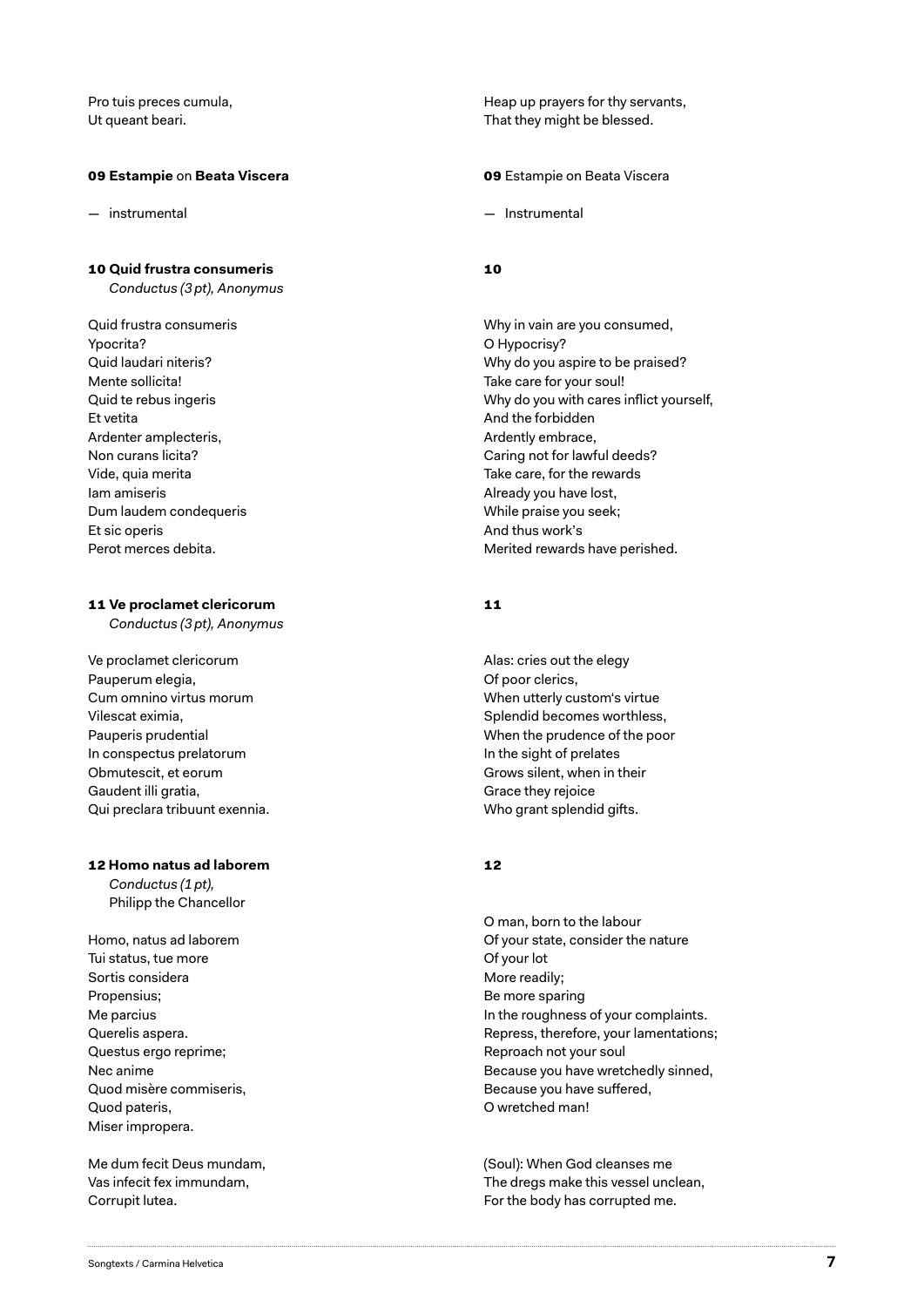Desipio, Nec sapio Meum Promethea. Nil in carnis carcere Fit libere; Parit enim contagium Et vitium Moles corporea.

In abyssum culpe ducis, Que commissum opus ducis, Procuras temere; Me perimis, Cum opprimis Peccati pondere.

In abusum rationis Vertis usum teque bonis Privas gratuitis, Dum sensibus Assensibus Faves illicitis.

Tibi nomen anime Iam adime, Quia recte non animas, Cum perimas Me mortis opera.

Tibi cogor obsequi Et exsequi, Opus rectum si iudices. Vel claudices A recti simitis.

#### **13 Procedenti puero**

— instrumental

#### **14 Ortus dignis Christi signis**

*Conductus (2pt), Anonymus*

Ortus dignis Christi signis Prefulcitur mystice: Pace tellus, rore vellus, Gaudet, madet typice. Gaudet cetus, Syon letus, Iubilet ecclesia; Cedit fletus error, metus, Redit cletus; Dies vetus Novus fit ex filia.

In liquore, fons saporem, Unda fluit olei; Par tres soles fatur proles Nasci trine fidei. Gaudet cetus, Syon letus, Iubilet ecclesia;

I am foolish, And I know not My Prometheus, In the prison of the flesh Nothing is done freely; For contagion And sin The body brings forth,

(Body): You lead into sin's abyss, You who rashly carry out The work commissioned by your guide; You ruin me When you oppress me With the weight of your sin.

(Soul): Into abuse of reason You turn its use, and of goods Freely given you deprive yourself When the senses You favour With illicit approbations.

(Body): Now take away Your name of `Spirit', For you do not rightly animate When you press hard down On me with the work of death.

(Soul): I am forced to obey you And follow, Whether you decide an a good work Or whether you stumble From the paths of righteousness.

#### **13 Procedenti puero**

— Instrumental

#### **14**

The birth of Christ Is mystically surrounded By fitting signs: Earth rejoices In peace, and figuratively The fleece becomes bedewed. The crowd rejoices,O happy Syon, May the Church exult; Sorrow yields, and error and fear, While joy returns; the old day becomes new Born from the daughter.

The old day becomes new. Into liquid the found flows sap in a wave of oil Through three suns The Soon is said to be born of three-fold faith The crowd rejoices,O happy Syon, May the Church exult;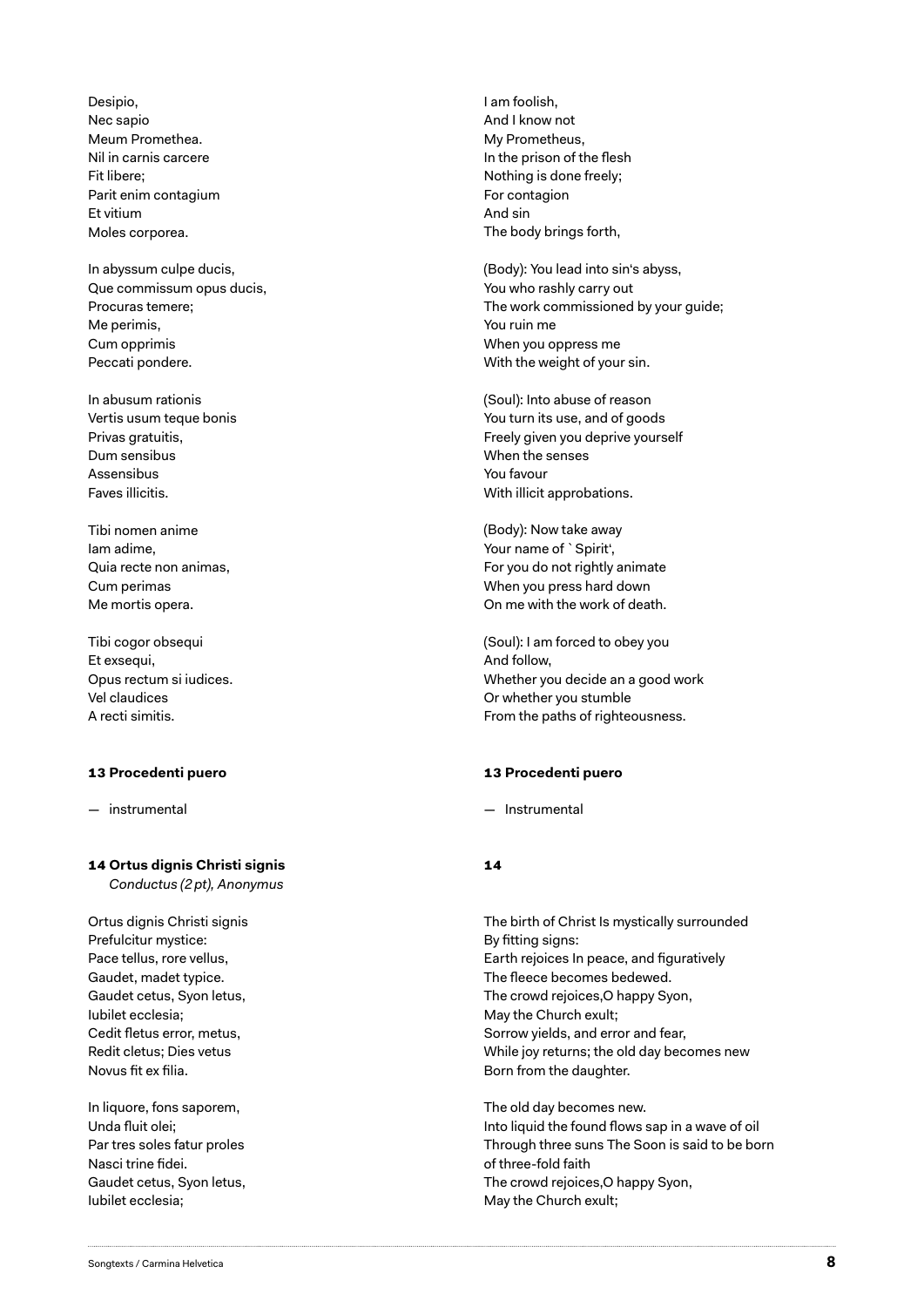Cedit fletus error, metus, Redit cletus; Dies vetus Novus fit ex filia.

Veneranda ac miranda Hec exstat nativitas, Qua in unam fit persona, Affla, caro, deitas. Gaudet cetus, Syon letus, Iubilet ecclesia; Cedit fletus error, metus, Redit cletus; Dies vetus Novus fit ex filia.

#### **15 Congaudent omnes angeli**

*Rondellus, Anonymus*

Congaudent omnes angeli in festo Michaelis, Qui fecit victoriam ob laudet salvatoris. Qui misit "Ave: virgini as ore Gabrielis, Quo canamus gloriam; Congaudent omnes angeli in festo Michaelis, Qui fecit victoriam; Ut tollat mundo flebili in laudem Raphaelis Pravitatis maculam splendore veri solis. Congaudent omnes angeli in festo Michaelis, Qui fecit victoriam ob laudet salvatoris.

#### **16 Virgo Deum generat**

Conductus (2pt), wahrscheinlich Gautier de Châtillon

Virgo Deum generat Nobis incarnatum, Iam, quem lex promiserat, Intuemur datum; Iam Pater accelerat Solvere reatum Humane miserie. Virgo parit puerum Integro pudore, Neque dolet uterum Parientis more; Iactat regem siderum Celi plena rore. Poli regina casta.

Eia, fratres! Utinam Semper commendare Hanc possemus dominam, Ipsam collaudare! Ego nunquam desinam, Immo volo dare Laudes sine termino.

Sorrow yields, and error and fear, While joy returns; the old day becomes new Born from the daughter.

Praiseworthy and wonderful Stands out this nativity; In which in one person are enclosed The sould, the flesh, and the God-head. The crowd rejoices,O happy Syon, May the Church exult; Sorrow yields, and error and fear, While joy returns; the old day becomes new Born from the daughter.

#### **15**

All the angels rejoice in the Feast of Michael, Who has given the victory for the praise of the Saviour. Who sent the "Ave" to the Virgin from the mouth of Gabriel, To whom let us sing glory; All the angels rejoice in the Feast of Michael, Who has given the victory; That from a weeping world he will into Raphaelic praise The stain of depravity take away by the splendour of the true sun. All the angel rejoice in the Feast of Michael, Who has given the victory for the praise of the Saviour.

#### **16**

The Virgin bore God incarnate for us, And now we see him given Law had promised; And now the Father has hastened To redeem the guilt Of human wretchedness. The Virgin bore a son With her honour intact, And did not sully her womb In the usual way of child-birth; The chaste queen of heaven, Repleat with heavenly dew, Bore the king of the heavens.

Eia, brothers! would that We could always grace This mistress, And praise her exceedingly! I, for my part, shall never cease; Indeed, I wish to give her Praises without end.